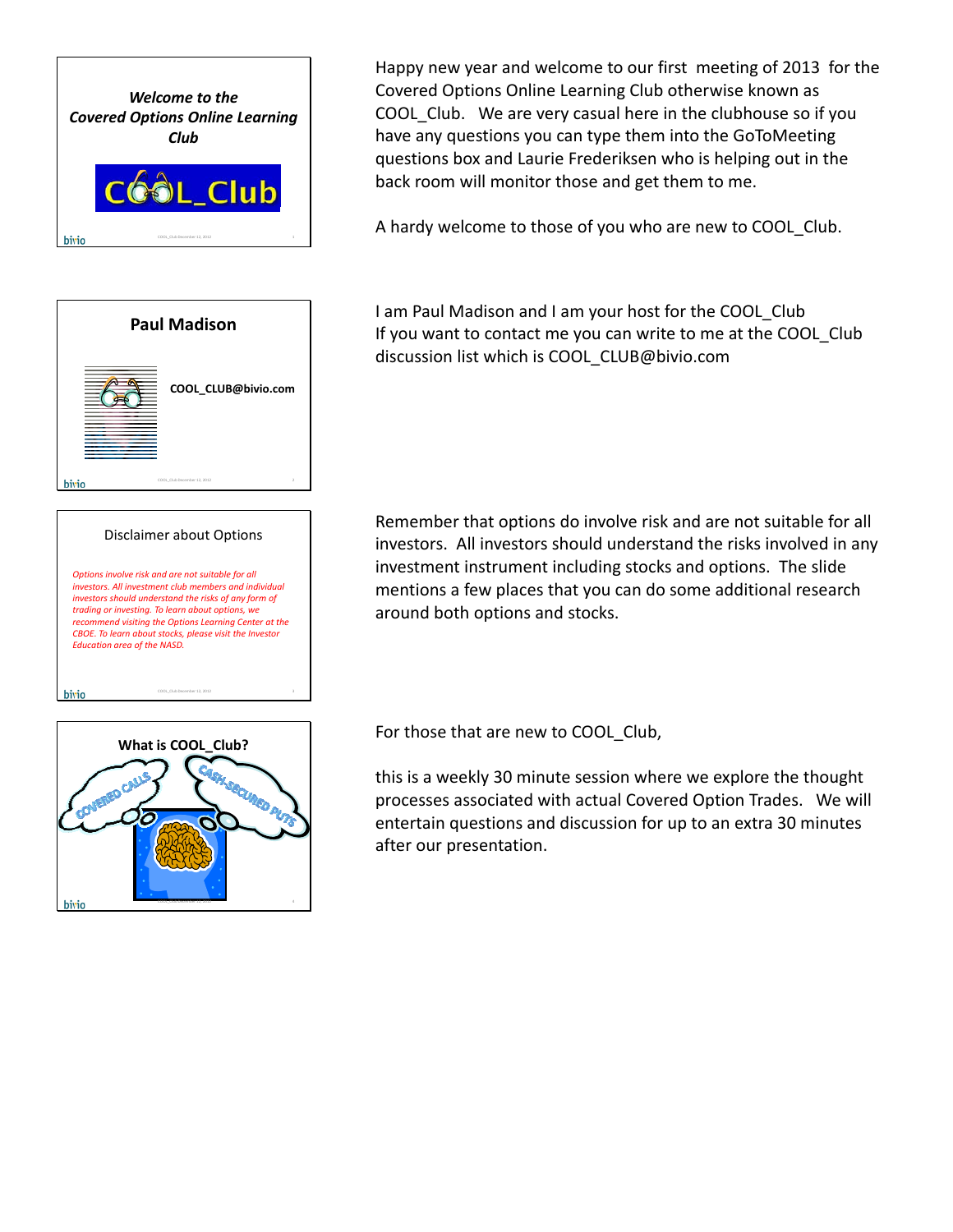|  | <b>January Schedule</b> |
|--|-------------------------|
|--|-------------------------|

| • First Wednesday                                                             | $($ Jan $2nd)$              | OFF        |
|-------------------------------------------------------------------------------|-----------------------------|------------|
|                                                                               |                             |            |
| • Second Wednesday (Jan 9th)<br><b>Selling Cash-Secured PUTs</b>              |                             | 7:30 pm ET |
| • Third Wednesday<br><b>Selling Covered CALLs</b>                             | $($ Jan 16 <sup>th</sup> )  | 7:30 pm ET |
| • Fourth Wednesday (Jan 23rd)<br><b>Selling Covered Options on Index ETFs</b> |                             | 7:30 pm ET |
| • Fifth Wednesday                                                             | $($ Jan 30 <sup>th</sup> )  | OFF        |
|                                                                               | COOL Club December 12, 2012 | í,         |

Here is our January Schedule. As I mentioned in the email we are going to focus spending our time more on just trades. Our education pieces will be cut down to short videos from last year's session and will be available on the COOL club website so that new people can view those before listening to the discussion on specific trades

Tonight we will look at Cash‐Secured PUT trades. Next week we will look at Covered CALL trades. And then in two weeks we will look at Covered Option trades on Index ETFs such as SPY and IWM.

As usual we will take a break on the fifth week.

As you know we surveyed people who signed up this week if 7:30 was a good time and over 80% of you said yes. Now that might not be the most scientific study since we did not ask those who did not sign up this week if 7:30 was OK. For now we will leave it at 7:30 but we will continue to reach out to the rest of the community to make sure 7:30 is a good time. If anybody has a good suggestion on a time or maybe two times that they think will work across all time zones please let us know.

Here is our COOL Club home page The link is www.bivio.com/COOL\_Club Both Handouts and recordings are under the Presentations link Join the email discussion list by clicking here You can get to the COOL TOOLs by clicking on "Resources and Tools"

And finally the schedule and registration links are here.

If you are new to COOL\_Club I encourage you to check out some of our early recordings where we go through educational topics on Covered Options and in particular go to the Resources and Tools page where you will find our Excel COOL\_TOOLs. Under both the Covered CALL Tool and Cash Secured PUT Tool you will find recordings dealing with how to use these tools.

As I think mentioned, we will be adding a section on the website where we will have a list of recordings that are edited down to just the educational topics.



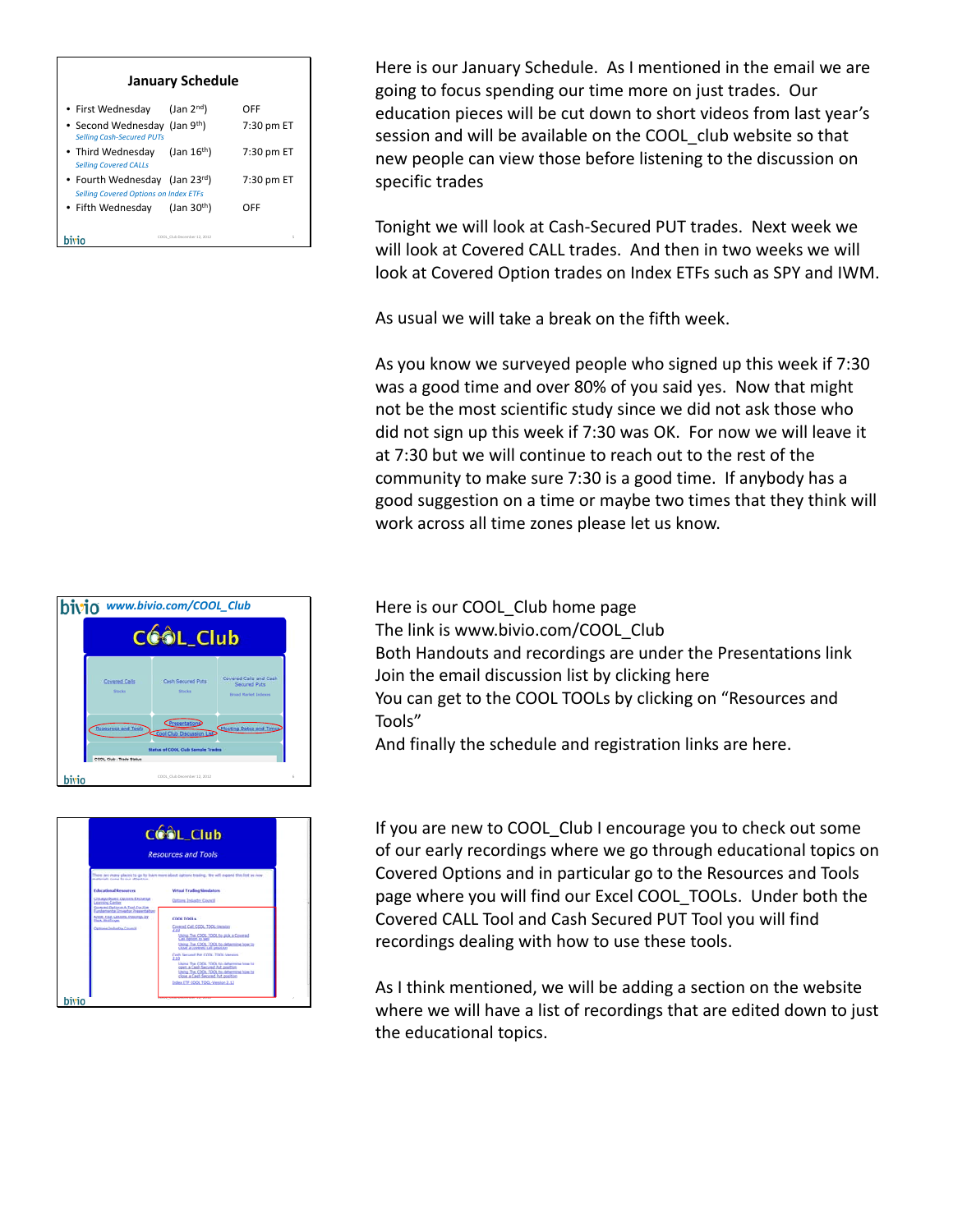

COOL\_ClubDecember 12, 2012 10

bivio

As I mentioned tonight we will be looking at specific Cash‐Secured PUT trades. I have three of mine that we will look at and then some slightly "alternative" ones on SSYS that Malcolm did.

Although it is not a Cash‐Secured PUT, I thought we would also walk through Malcolm's BUY‐WRITE on Fastenal.

With that let's move into our trades.

Our first trade is Valmont Ind. Ticker symbol VMI.

Let's take a quick look at some of the fundamentals that I use to evaluate a stock. I always like to look at forward earnings as I believe that is what really drives prices, not trailing results. Their next Year earnings per share is over \$9. The analysts are thinking that earnings will actually slip from 2012's outstanding earnings. Since Valmont is involved in irrigation, I think the earnings may be even better than analysts expectations. I was interesting in looking at trying to buy at the \$135 level which would be a PE between 12 and 13. My assumed growth rate is 12%. Giving us a PEG or PE divided by Earnings Growth of 1.2

I like to buy stocks with a PEG of under 1.5 and usually a PEG of 1 is a very strong buy.

Notice I also look at where the stock is versus its 52 week high. I like to buy stocks when they have corrected by 25% or more. You can see that in this case that at a \$135 level Valmont is only 7% off its 52 week high. However PEG is the more dominant fundamental that I use for decision making. I would rather have a great PEG than to buy just because the price has fallen by over 25%. Sometimes when a stock has a low PEG (under 1) it will take off in price and never look back. Valmont was as low as 80 a little less than 18 months ago and has moved as high as \$142.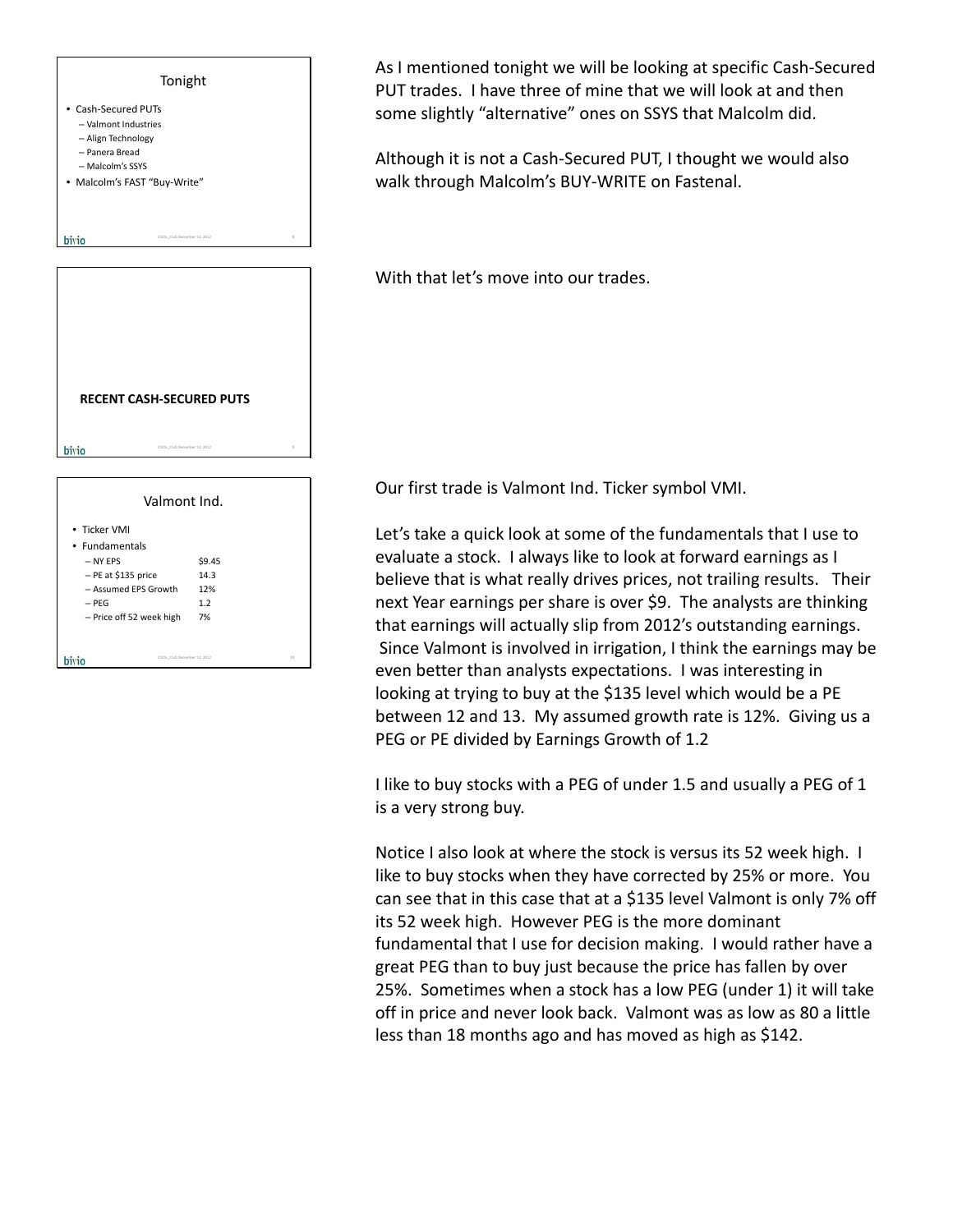

VMI thru 12/21 **Dec 22nd VMI Closed on Dec 21st at \$135.38 Expired Worthless** bivio COOL\_ClubDecember 12, 2012 12



As it turned out VMI traded in a tight range around 135 until expiration and it actually closed at a little over \$135 so the option expired worthless. I got to keep the \$133 but I still did not own VMI.



The price actually did trade down going into the end of the year until New Years Eve. It then popped from \$134 to over \$136 and then jumped even more after the new year to between \$139 and \$141. I made the decision that I did not want to miss the opportunity to buy such a low PEG and so I just went ahead and bought an outright position rather try to sell another PUT.

Part of the reason I went ahead and bought was because although VMI's moving average had not really started turning up it at least appeared to be leveling out

If I am right that earnings are even better than current estimates it still means I might be buying the stock at a PEG of 1 or below. That is what I like.



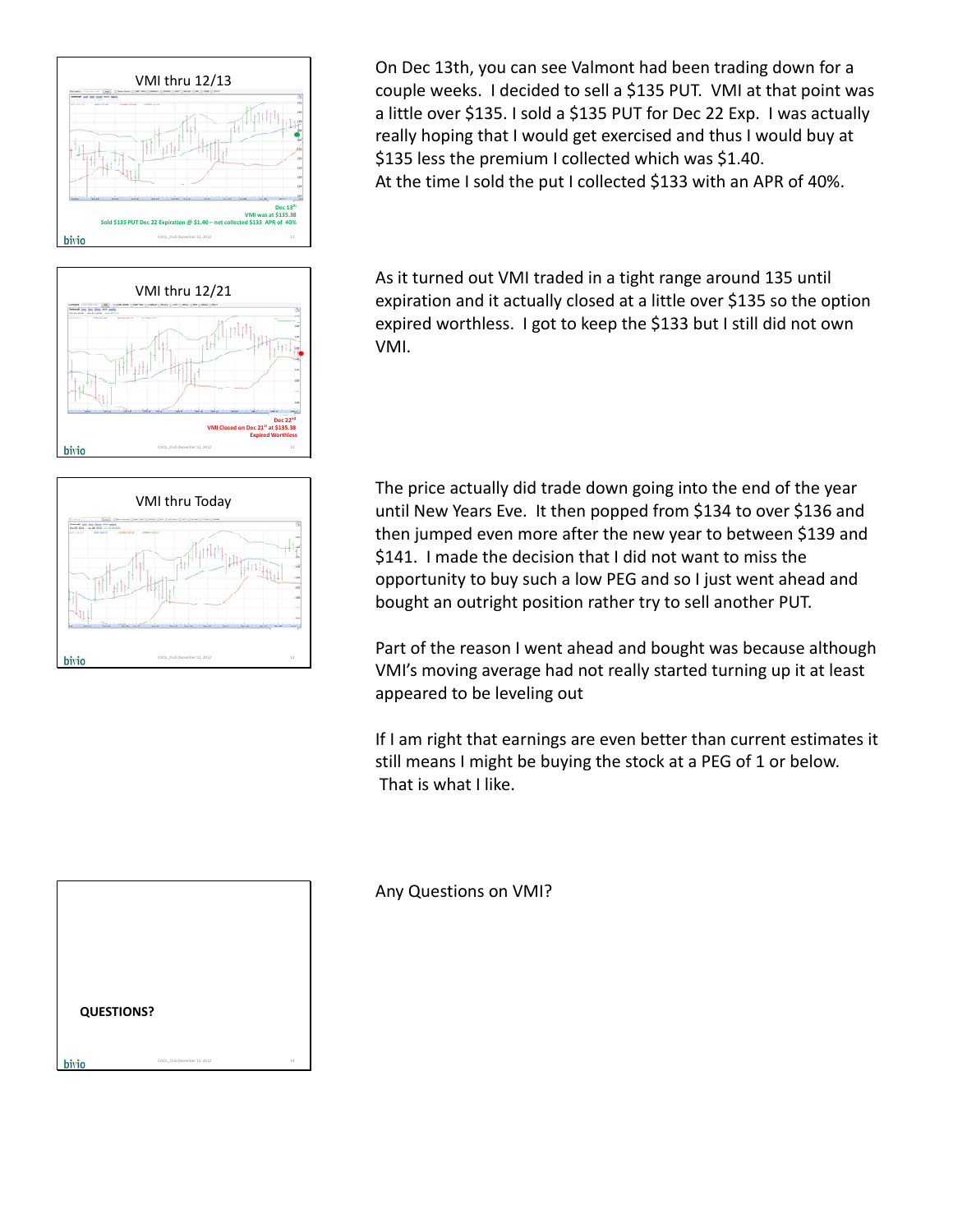| Align Technology                  |        |  |
|-----------------------------------|--------|--|
| • Ticker ALGN                     |        |  |
| • Fundamentals                    |        |  |
| - NY FPS                          | \$1.22 |  |
| - PE at \$26 price                | 21.3   |  |
| - Assumed FPS Growth              | 18%    |  |
| $-$ PFG                           | 1.2    |  |
| - Price off 52 week high          | 32%    |  |
|                                   |        |  |
|                                   |        |  |
| 15<br>COOL Club December 12, 2012 |        |  |

Our next stock is Align Technology. This is a stock that I first bought last January at the \$24 level and finally sold this fall when it got overbought at the \$38 level.

Next year's earnings are estimated to be \$1.22.

The price has corrected and I was hoping to be able to buy it at the \$26 level. This would be about the same relative place I bought at last year after adjusting for earnings. The forward PE at a \$26 price is just over 21. Using my fundamental assumptions, I project a growth rate of 18%. This means the PEG is again in our nice range of under 1.5 but not quite to the fire sale level I'd really like of under 1. But, notice that our price is nicely off our 52 week high by 32%.



ALGN – thru 1/2 <sup>4</sup>lyte **Jan 2nd ALGN at \$28.26 Bought back at \$.25 – Net gain after buy back \$132 53% APR** bivio COOL\_ClubDecember 12, 2012 17

Being a trading geek I was looking at ALGN on the day after Christmas (hmmm...maybe I should get a life). Align was trading a little above \$27 and I decided to sell a \$26 PUT for Jan 19th expiration at a \$.55 premium. Because I sold 5 contracts my net collected was \$264 and the APR was 32%. I figured if the congress got something done on the CLIFF then I just generated a little cash. But if they did not then maybe I would get ALGN bought at about \$25.50. A very attractive level.

On the first day after the new year with a Fiscal Cliff deal on the books, ALGN did indeed move up and was trading above \$28. Again I decided I did in fact want to go ahead and get the stock bought so I bought back the option at the \$.25 level. In one week I netted \$132 which was a 53% APR. Buying back the put freed up the cash so I could just go ahead and buy ALGN still at an attractive level.



The few days since the purchase it has traded sideways. But I am very happy to be in the stock again at a very nice level. I elected to not mess with selling another PUT as I wanted to make sure I owned the stock at this level. One of the reasons I felt this way is, as you can see, the moving average appears to have bottomed and is heading up.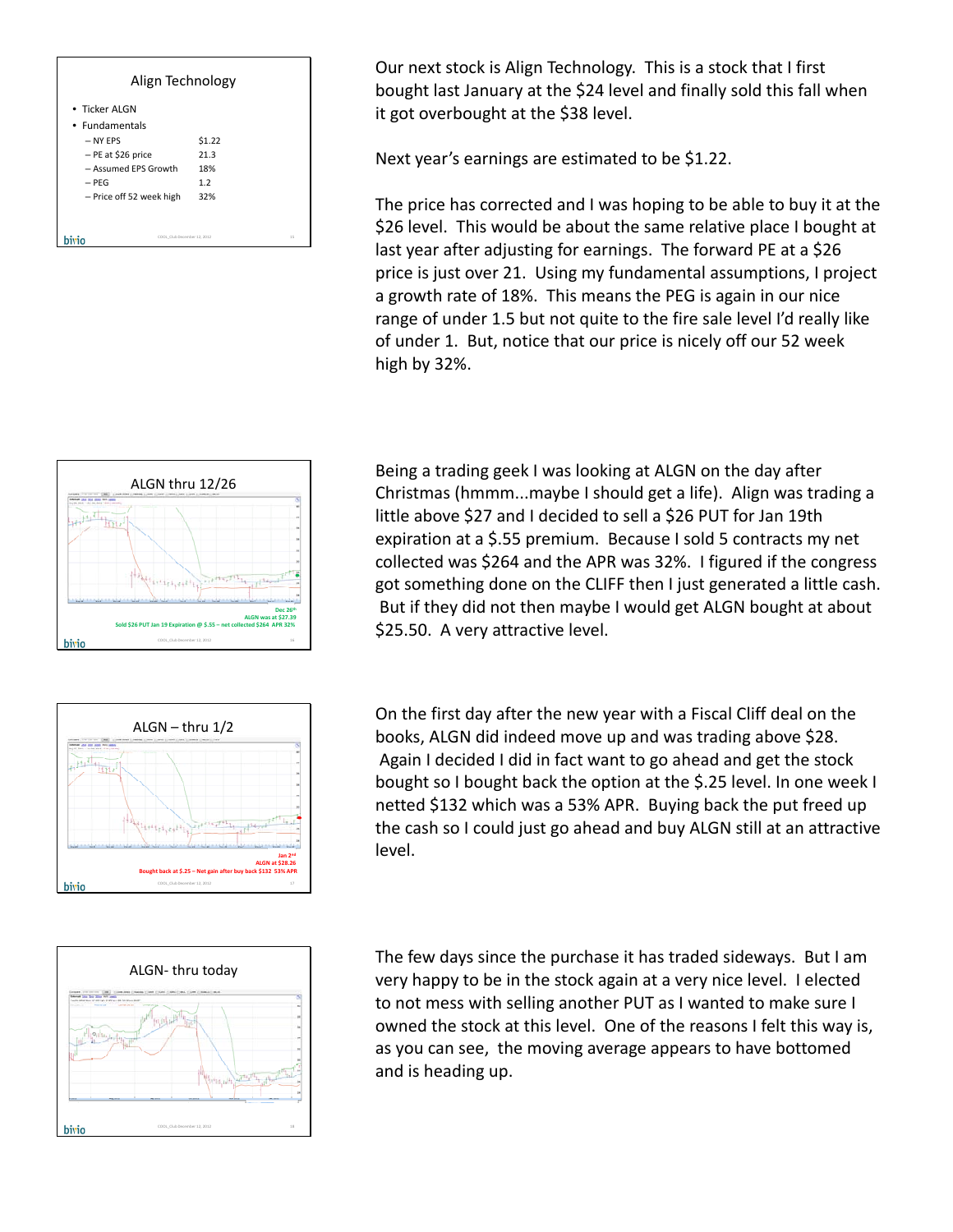| <b>QUESTIONS?</b> |                              |    |
|-------------------|------------------------------|----|
| bivio             | COOL, Club December 12, 2012 | 19 |

| Panera Bread                |        |    |
|-----------------------------|--------|----|
| • Ticker PNRA               |        |    |
| • Fundamentals              |        |    |
| - NY FPS                    | \$7.03 |    |
| $-$ PE at \$150 price       | 21.3   |    |
| - Assumed FPS Growth        | 18%    |    |
| $-$ PFG                     | 1.2    |    |
| - Price off 52 week high    | 14%    |    |
|                             |        |    |
|                             |        |    |
| COOL Club December 12, 2012 |        | 20 |

The third stock is Panera and you will recognize a lot of the same thought processes. The estimates on next year's earnings is just over \$7. the price I was looking to buy Panera at is \$150 and the forward PE would be just over 21. Once again we have a PEG of less than 1.5 but over 1, using an earnings growth rate assumption of 18%.

At a price of \$150 PNRA is only 14% off it's 52 week high not the 25% that I like to see.



I was looking at Panera right after Christmas and it was right around the \$156 level. I was able to sell a \$150 PUT for Jan 19th Exp. at \$2.50. I collected \$243 and the APR was 26%. Again, I did this knowing that if we got a Fiscal Cliff deal the price would probably jump. In that case I would get to keep some or all of the premium I collected. If the deal had fallen through, I thought it was possible that I would have PNRA PUT to me at an attractive level of \$147.50.



As we all know by now there was a deal and so the price did indeed move up to over \$161. I was able to buy back the PUT at the \$.75 level. This was roughly the 10% APR threshold level that I look for with the time left to expiration. The net I collected was \$161 and since it was for less than one week it was a very nice APR of 65%.

It was less obvious to me that PNRA was bottoming and trending up so I did not jump in and buy. I felt I might still have further opportunities to buy back down at better prices …. I might be wrong if earnings come out really strong for the fourth quarter.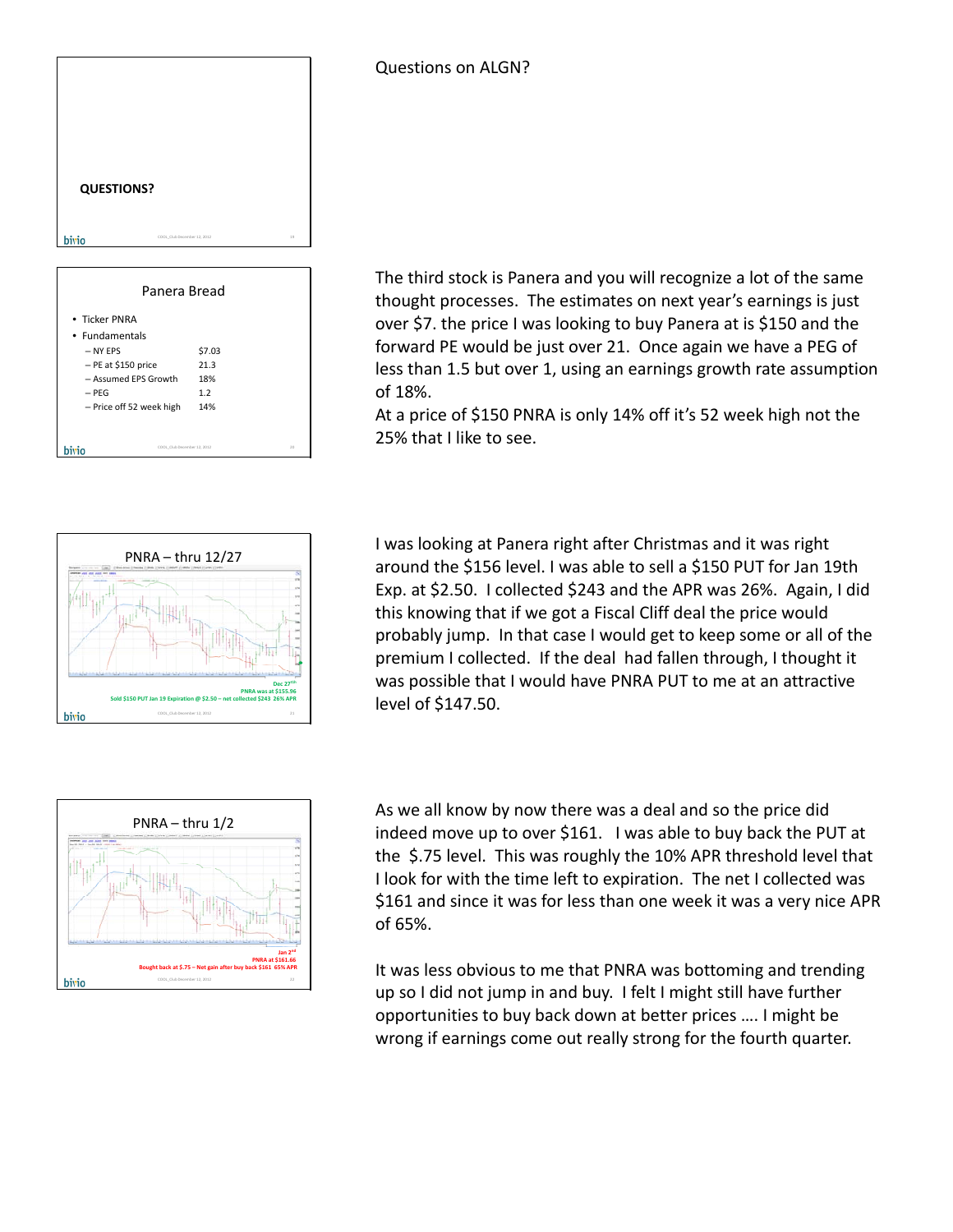| <b>QUESTIONS?</b>                                                      |  |
|------------------------------------------------------------------------|--|
|                                                                        |  |
|                                                                        |  |
| $_{23}$<br>COOL Club December 12, 2012<br>bivio                        |  |
|                                                                        |  |
|                                                                        |  |
|                                                                        |  |
|                                                                        |  |
|                                                                        |  |
|                                                                        |  |
|                                                                        |  |
| <b>SOME MALCOLM TRADES</b>                                             |  |
|                                                                        |  |
| COOL_ClubDecember 12, 2012<br>24<br>bivio                              |  |
|                                                                        |  |
|                                                                        |  |
| Malcolm's Stratasys Ltd -SSYS PUTs                                     |  |
| • Dec 6 - SSYS trading range \$67.59-71.73                             |  |
|                                                                        |  |
| - Sold 1 \$65 PUT for 12/22 Exp. @ \$1.10                              |  |
| • \$101.05 net<br>33% APR                                              |  |
| - Sold 1 \$70 PUT for 12/22 Exp. @ \$2.75<br>· \$266.05 net<br>86% APR |  |
| Dec 21 - SSYS closed at \$79.50<br>- Both PUTs expired worthless       |  |

COOL\_ClubDecember 12, 2012 25

bivio

## Any Questions on Panera?

Once again I want to thank Malcolm for sharing his trades with the COOL\_Club as I think sharing experiences helps us all.

The first trades were this week's topic of Cash Secured PUTs and were on the stock Stratasys LTD, ticker SSYS.

First let me say Stratasys LTD is not a company I follow and so I cannot provide much on Fundamentals but if Malcolm is here and willing he might be able to provide some of that color. Malcolm?

Stratasys was very volatile on Dec 6th with almost a 7% trading range. Malcolm sold two CSP's for Dec 22 Expiration. One was at the \$65 level which was slightly out of the money at a \$1.10 premium. The other one was at the \$70 level. Depending on where SSYS was when he sold might even have been or probably was in the money. The premium on that PUT was \$2.75. In both cases it sounded like Malcolm actually had a strong feeling that he would have the stock PUT to him and he was prepared to start selling Covered CALLs if that happened.

So this was pretty much a trading stock as I understand it.

As it turned out SSYS went up after he put these two CSPs on and so they both expired worthless as SSYS was at \$79.50 on expiration. Net results were that he got to keep the over \$360 collected with an average of 60% APR. Nicely played even though maybe a bit "lucky?".

Any other thoughts on Stratasys Malcolm?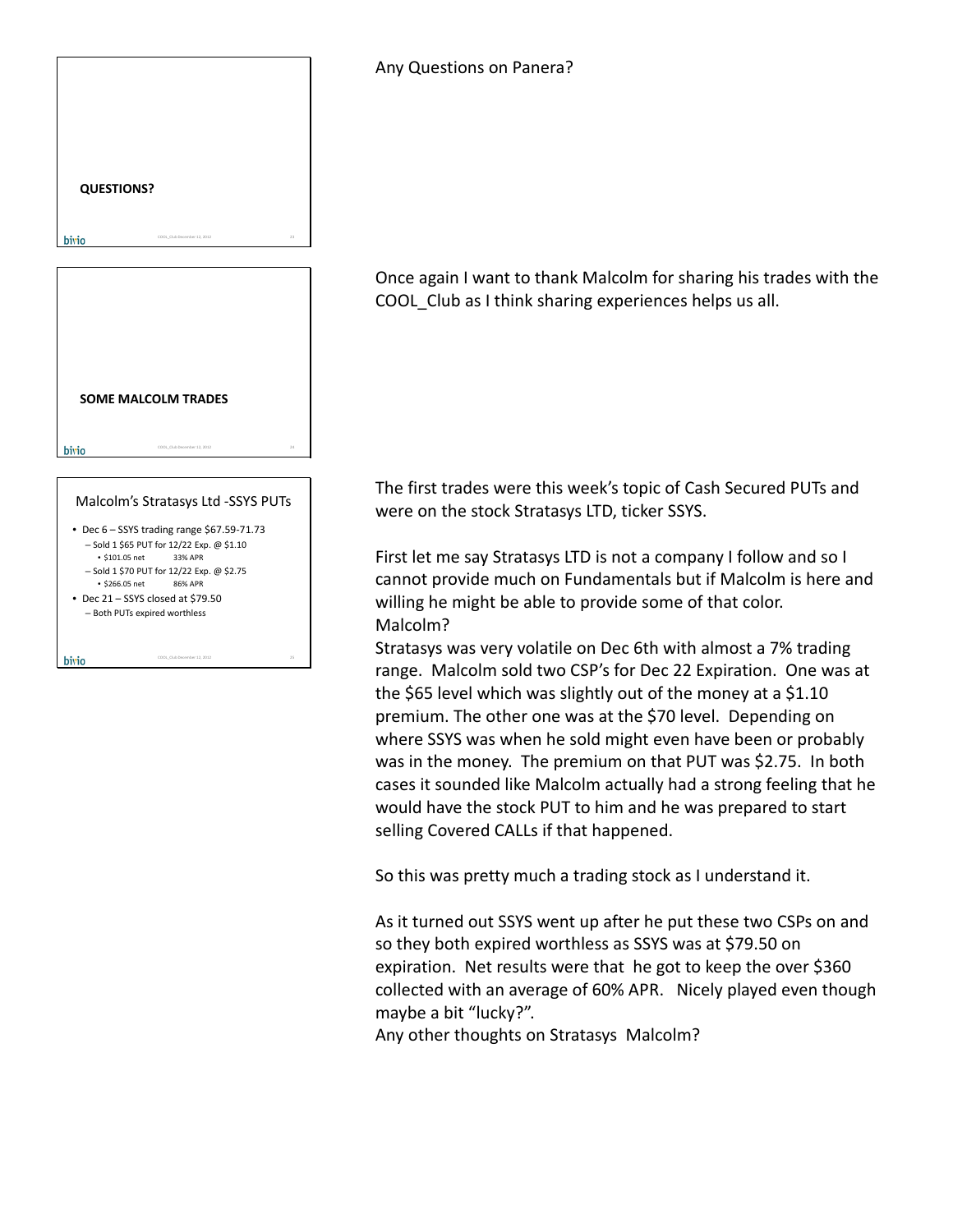

Before we go into Malcolm's next trade I want to make sure we have covered a term definition.

There is a special Covered Option situation that is called a "Buy‐ Write".

A Buy‐Write is multi‐leg trade that involves buying the the underlying stock at the same time that you are selling the Covered Call on that same stock. SELLING an option is also referred to as Writing and thus the term BUY‐WRITE.

When a BUY‐WRITE is done most brokers give you a cheaper commission as the base commission is spread across the two trades.

A BUY‐WRITE is a trading tool to extract a small amount of premium and possibly small price appreciation depending on whether the CALL is In‐The‐Money or Out‐of‐the‐Money.

In some cases people do BUY‐WRITEs in order to be the owner of record for a stock to claim a regular dividend. As we will see in a minute Malcolm did the BUY‐WRITE to capture a special dividend. But... an important thing happens in that case as we will discuss.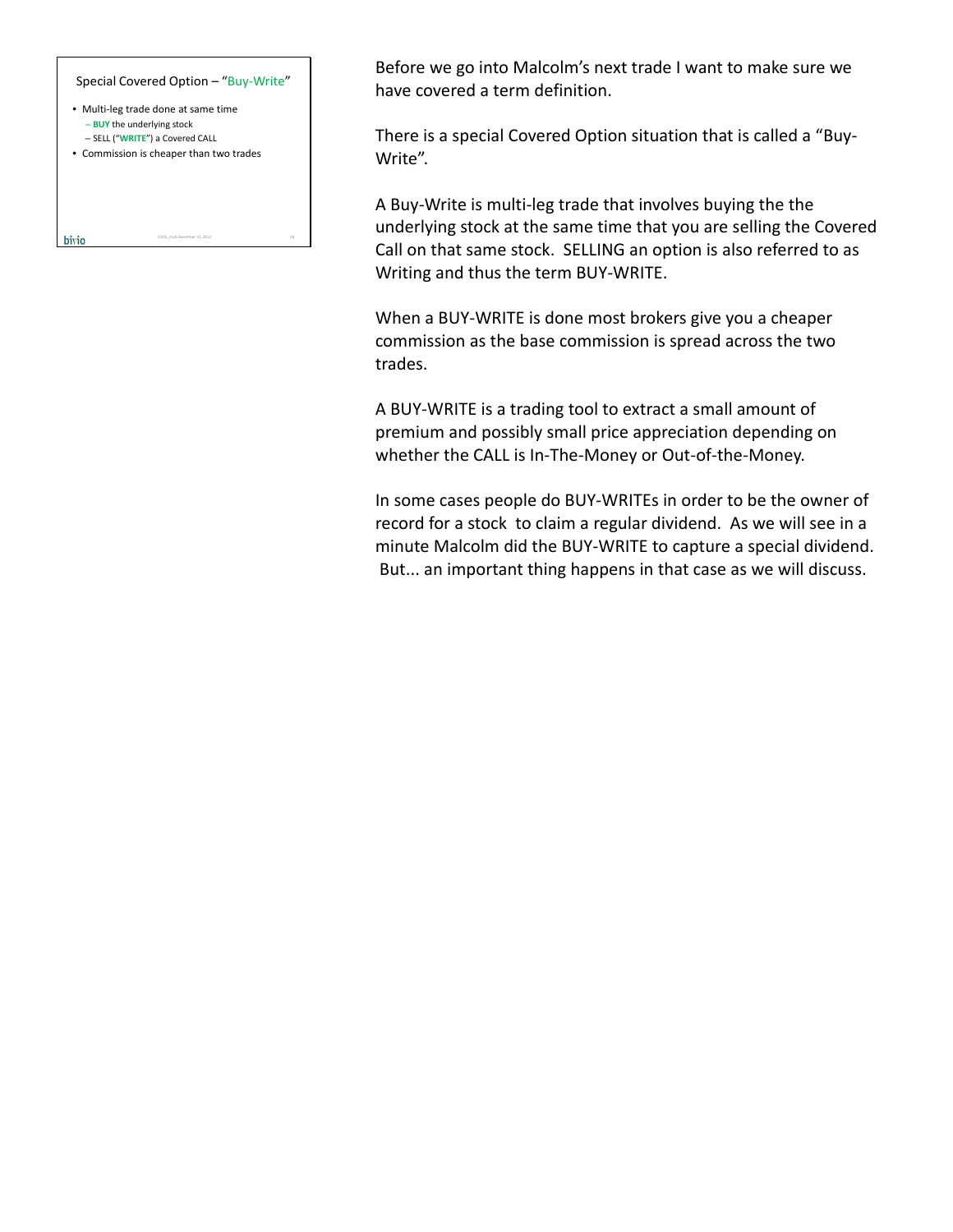

Malcolm's trade was on Fastenal, ticker FAST. Although I follow this stock I will let Malcolm provide color from his vantage point around his fundamental assumptions if he cares to. Malcolm?

On November 20th Fastenal declared a special dividend of \$.50. They announced it would go Ex‐Dividend on 12/5 meaning that you had to own the stock by 12/4 to qualify for it. The dividend was to be paid out on 12/21.

On November 22, almost two weeks ahead of the ex‐Dividend date, Malcolm decided to do a BUY‐WRITE on Fastenal.

He Bought 600 shares of FAST at \$41.05 and sold 6 In‐The‐Money \$39.79 (yes that was the strike level \$39.79) CALLs for Jan 19th expiration. I will explain that funny strike in a minute.

On Dec 21st he did in fact receive the \$.50 special dividend, but Option strike prices are automatically adjusted down by the value of the special dividend. His \$39.79 CALLs were adjusted down by \$.50 to \$39.29. That meant that if they were called away he would only receive \$39.29 rather than the \$39.79 level they were at when he sold them. Now Malcolm understood this going in and so this was not a surprise. Others of us learned this the hard way by being ignorant of this fact.

A bit to his surprise his FAST was called away on Jan 3rd as FAST had run up to the \$48 level. Normally, you will not be called away in this situation. But when you have sold an option that goes deep in the money and the options are thinly traded, as evident by large bid‐ask spreads on the options, there is a much higher chance of being called away. This is because it may be easier for the option owner to exercise the option and sell the stock outright than it is for him to get the wide bid‐ask spread option to "close" at a favorable place for him.

So what did Malcolm make on his 600 shares?

It cost him \$41.05 per share to purchase Fastenal, but he collected a \$2.65 premium on his CALL and \$.50 on his special dividend and then was called away at \$39.29. The net of this was that he made \$803 and he exposed a little over \$23,000. Overall he made a 3.5% return in 32 days or about a 40% APR. Nice job Malcolm.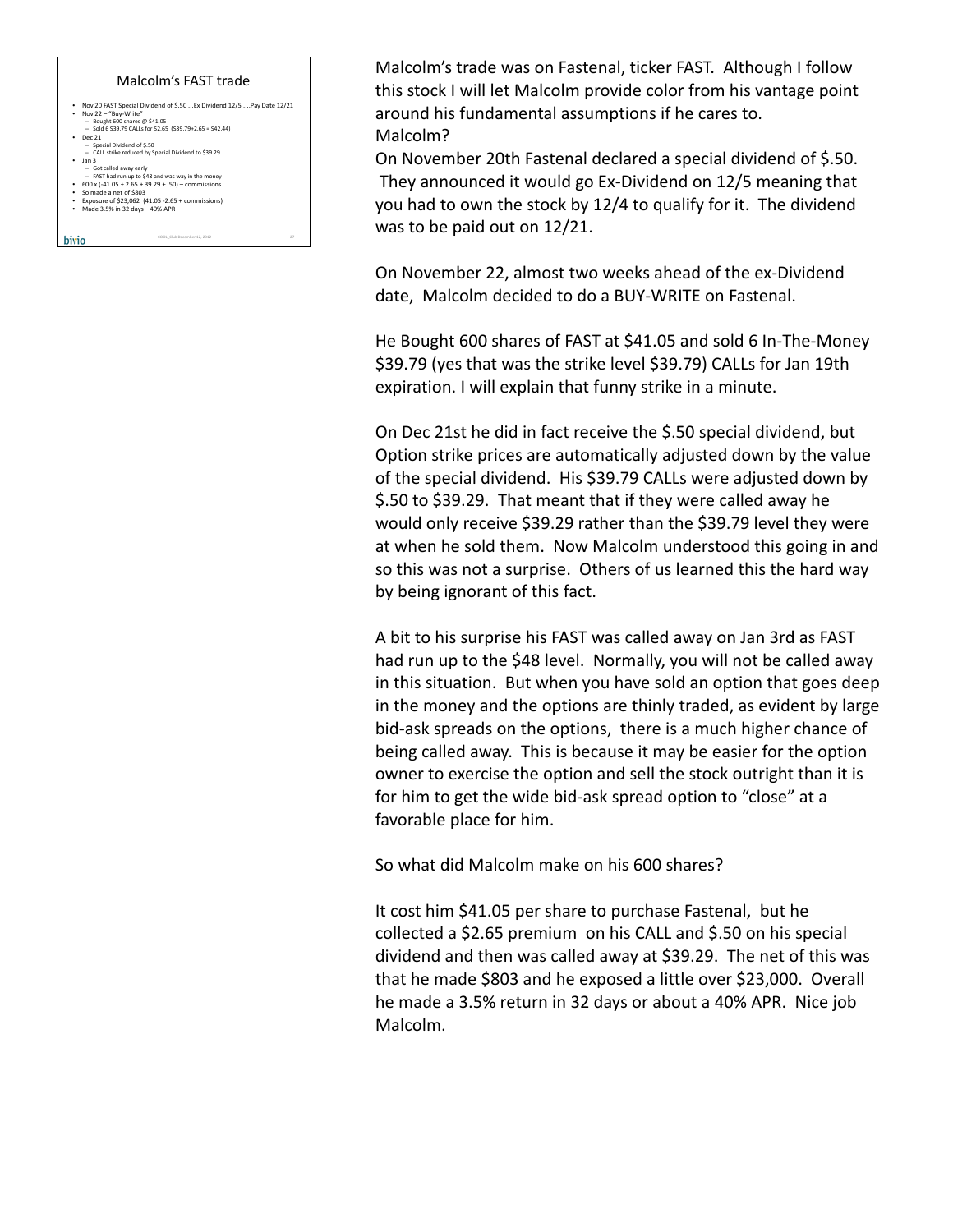## What else could have happened

- FAST trade off to \$35 by expiration
- Would still have stock with a basis of \$41.05
- Keeps \$2.65 for CALL
- Keeps \$.50 special dividend
- \$3+/sh of cash (\$1,877)
- Paper loss of \$6/share
- Need to be happy owning FAST at \$41 (which Malcolm said he was)

COOL\_ClubDecember 12, 2012 28

```
bivio
```
Why was it \$39.79 Strike?

- Fastenal paid \$.42 special Ex Div 11/22/10
- Stock split 2/1 5/20/11
- Prior to 11/22/10
- \$80 CALL for Jan 19, 2013 Exp (LEAPS) • On 11/22/10
- \$79.58 CALL for Jan 19, 2013 Exp (LEAPS)
- After 5/20/11

bivio

– \$39.79 CALL for Jan 19, 2013 Exp (LEAPS)

COOL\_ClubDecember 12, 2012 29

What else could have happened here?

Let's say that by the expiration day FAST had traded down to the \$35 level.

Malcolm would still own the FAST at a basis of \$41.05.

He would have gotten to keep both the \$2.65 for the call and the special dividend of \$.50.

In other words he would have a little over \$3 of cash per share or \$1877.

But he would also own FAST with a \$6/share unrealized loss. The key to putting this trade was to be happy owning FAST at \$41 even if went down in the short term. Malcolm was in fact comfortable with that and that is why he put the trade on.

Now let's go back to see why FAST had a strange strike price of \$39.79. It was due to a \$.42 special dividend paid at the end of 2010 which was cut in half when the stock split 2/1 in April of 2011.

In other words in Fall of 2010 Jan 19, 2013 \$80 CALLs were being traded.

Options with longer than one year out expirations are called LEAPS. This stands for Long‐Term Equity Anticipation Securities. These LEAPS eventually turn into normal short term options. After 11/22/10 these LEAPS were traded as \$79.58 CALLS for Jan 19, 2013.

After the stock split in May of '11 their strike price was cut in half and they became \$39.79 CALLs for Jan 19, 2013 Exp.

Questions about either of Malcolm's trades?

| <b>QUESTIONS?</b> |                             |    |
|-------------------|-----------------------------|----|
| bivio             | COOL_Club December 12, 2012 | 30 |